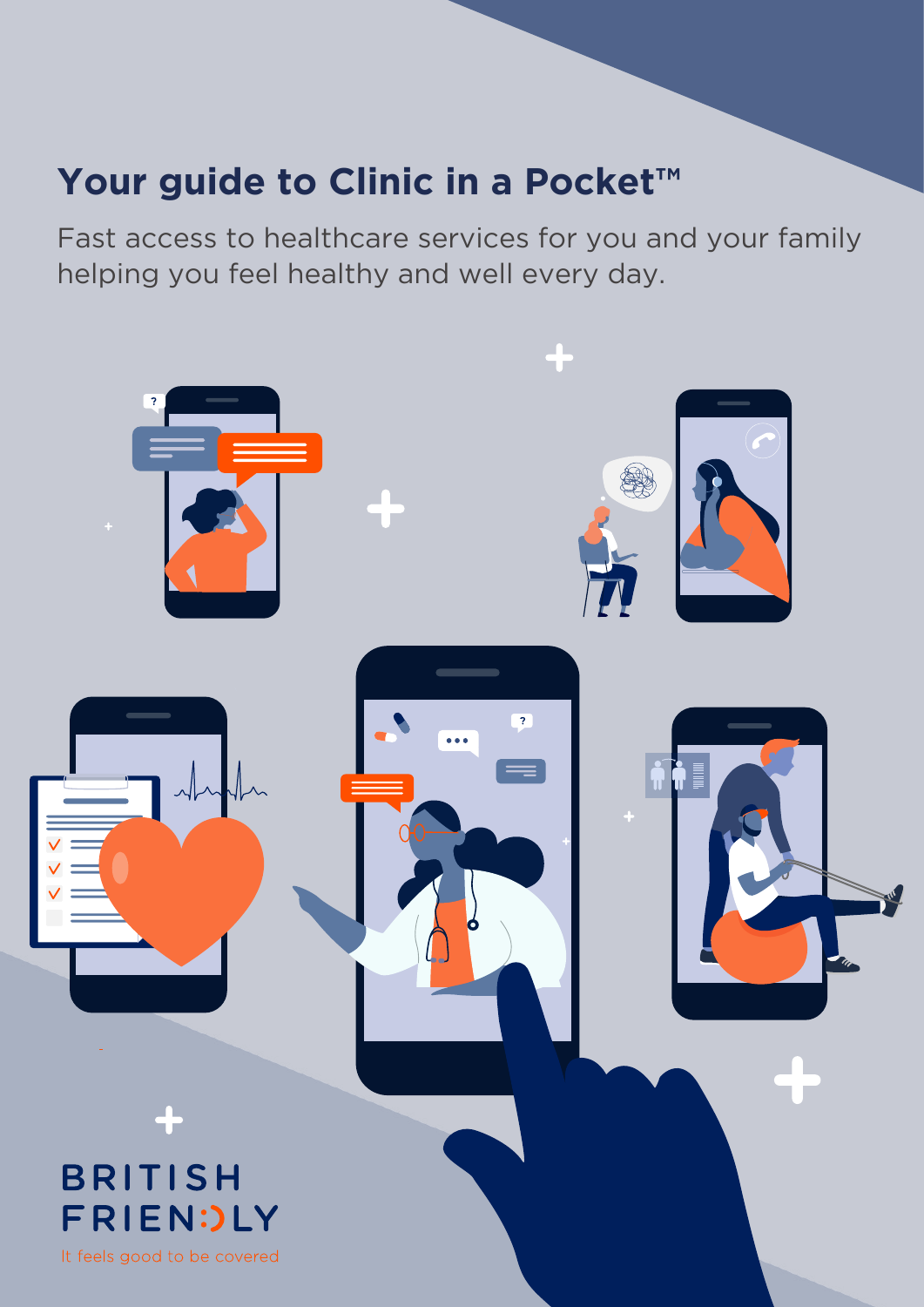# **What is Clinic in a Pocket?**

At British Friendly, we offer more than just Income Protection – we provide access to support for you and your family every day through our discretionary Mutual Benefits programme. The Clinic in a Pocket app, powered by Square Health, is one of our Mutual Benefits available to both new and existing members at no extra cost.

Clinic in a Pocket gives you and your family fast access to clinicians, physiotherapists, counsellors and specialist consultants to help you and your family better detect or prevent health issues and manage your health and wellbeing.



These services are allocated on an annual basis per policy year and are a discretionary benefit which means services can be withdrawn at any time. To access these services, British Friendly members must be age 18 or older, UK resident and up-to-date on premium payments. Please refer to our Mutual Benefits Terms and Conditions **[here](https://www.britishfriendly.com/Docs/Mutual-Benefits_TC.pdf)** and our Mutual Benefits Privacy Policy **[here](https://members.britishfriendly.com/privacy-policy/)** for more details. Full Terms and Conditions and the Privacy Policy for Clinic in a Pocket can be found within the app.

# **Who are Square Health?**

Square Health are a private medical company who provide the Clinic in a Pocket services. Square Health are rated as "good" by the Care Quality Commission (CQC) and noted as "outstanding" with regard to patient safety. For more information about the CQC visit **www.cqc.org.uk**.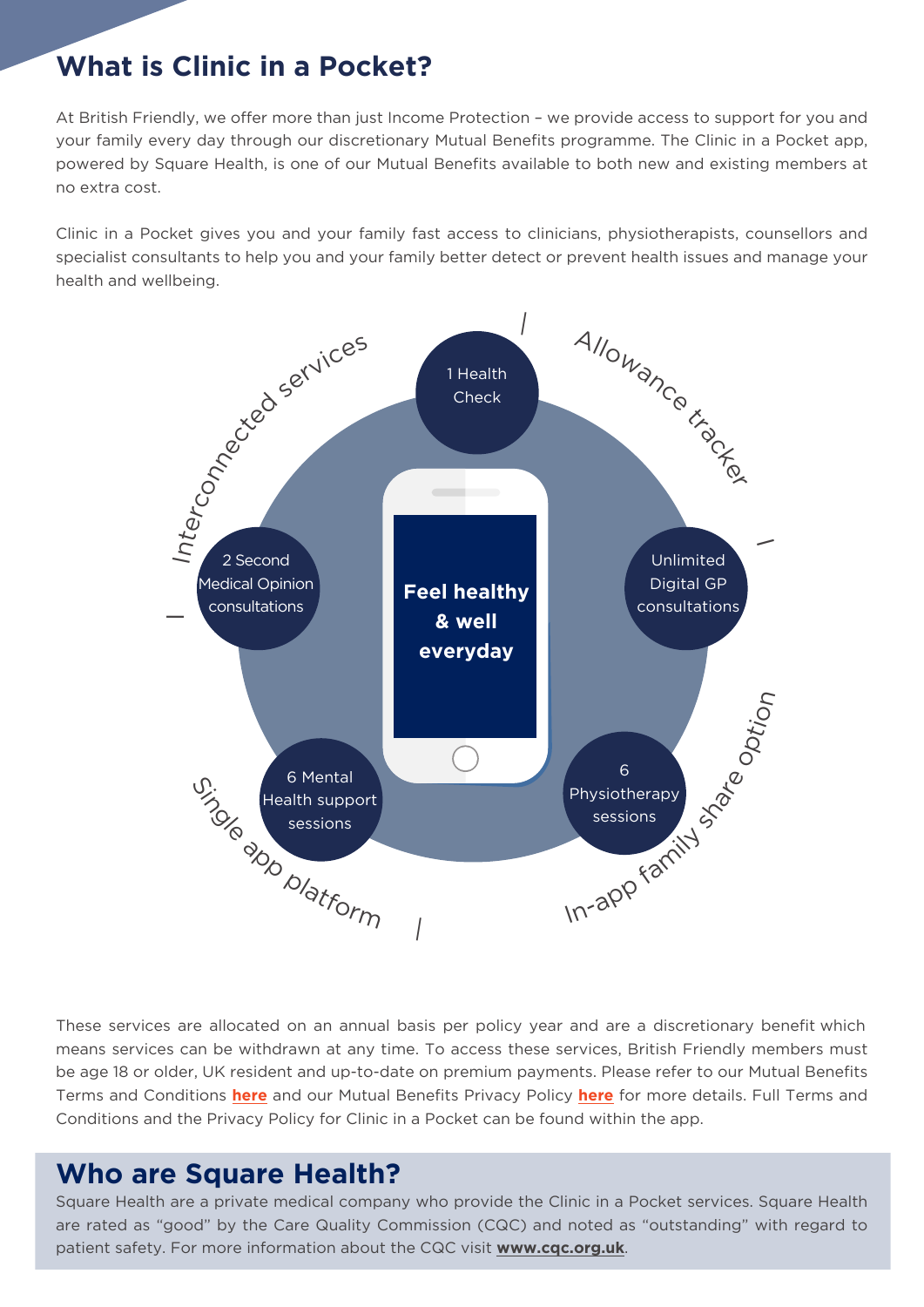# **Digital GP Consultations**

You and your immediate family, including children, can access unlimited Digital GP consultations 24 hours a day, 7 days a week, 365 days a year helping you and your loved ones feel healthy and well every day.



### Sharing services

**You can share this service with your partner/spouse or child under age 23 who are in full time education and living with you (the policyholder).** To share this service, simply choose the sharing option and enter your family member's e-mail address. Your family member will then receive an e-mail prompting them to download the app and book their appointment.

- Unlimited consultations per policy year (subject to Square Health's fair use policy)
- Available 24/7, 365 days a year and appointments are usually offered within 4 hours of initial engagement
- Consultations are digital first and can be accessed worldwide for coverage while abroad on holiday (UK resident eligibility still applies)
- Ability to select from a range of UK General Medical Council registered GPs
- Consultations last for a maximum of 20 minutes
- Consultation notes are available and can be securely forwarded to your NHS GP or private consultants
- Free private prescription note (ability to issue prescription electronically may vary)
- Ability to request an electronic sick note, a referral letter or purchase prescribed medication online at an additional cost
- This service is not suitable for emergencies or life threatening situations.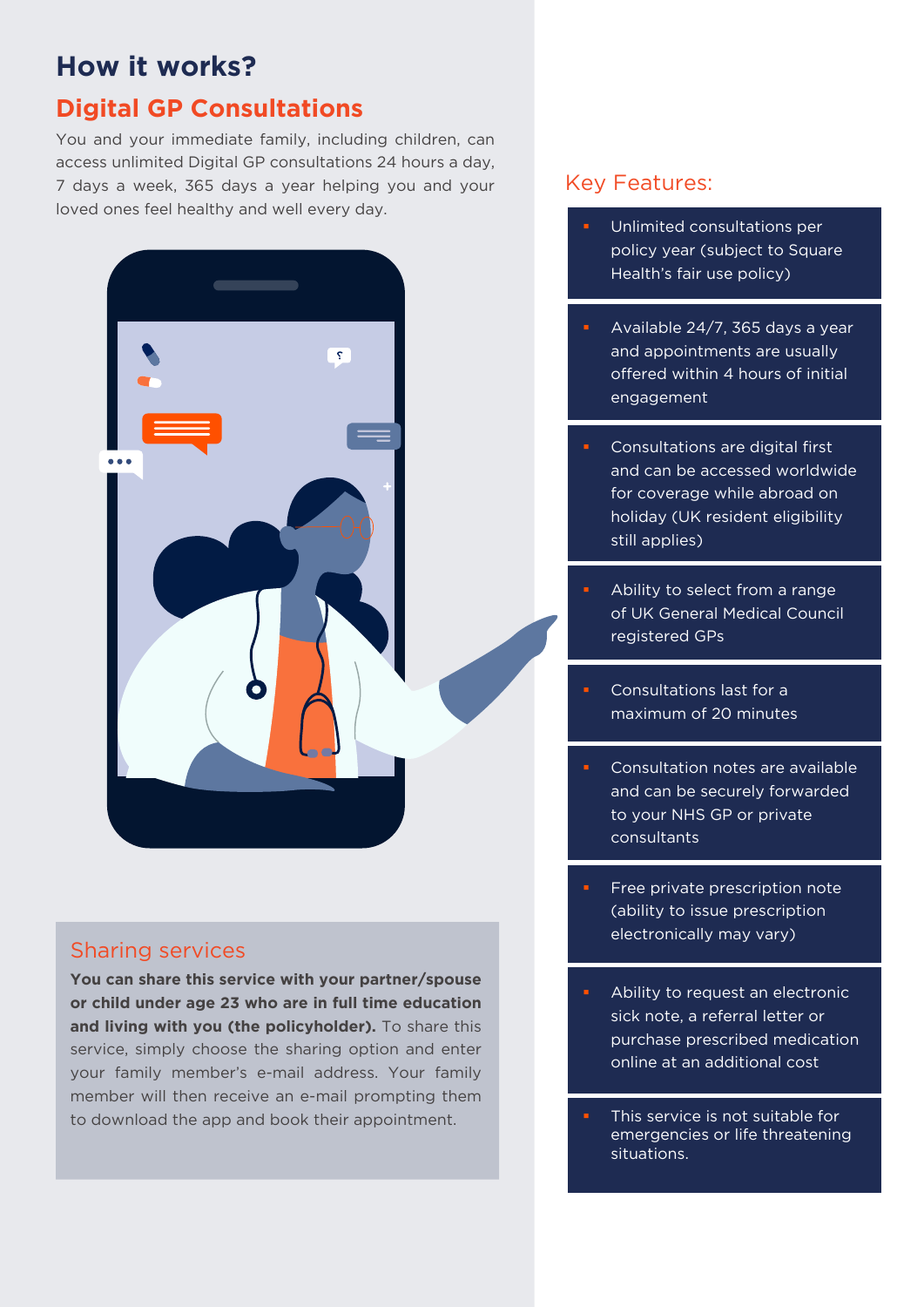### **Physiotherapy**

Accessing NHS physiotherapy could mean waiting up to 4 months for routine treatment\*. Plus, private physiotherapy could cost over £250 for just 6 sessions\*\*. That's why we're helping you jump the queue and save money by getting fast free access to a private physiotherapist, plus tailored in-app exercises giving you every day support to help you recover quicker.

This service is commonly used for restoring physical mobility, function and wellbeing after an injury, illness or disability such as fractures, sprains, arthritis, neck and back pain.



### Sharing services

**You can share this service with your partner/spouse only.** To share this service, simply choose the sharing option and enter your family member's e-mail address. Your family member will then receive an e-mail prompting them to download the app and book their appointment. The services your family member uses are linked to your account and will be deducted from your annual allowance.

\*https://www.equipsme.com/blog/up-to-four-months-to-see-a-physiotherapist/ \*\*https://www.bupa.co.uk/health/payg/physiotherapy?pdg\_channel=ppc&pdg\_account=msk&pdg\_network=GOOGLE&pdg\_campaign=Brand+%7C+Physio&pdg\_adgroup=Bupa+%7C+Physio&pdg\_keyword=bupa+physiotherapy&gclid=Cj0KCQiAi9mPBhCJARIsAHchl1y2Rs5wVAsnVwmu7XjMeXeI9CVwrokoz\_1XWXl8JKolqd48wLDbMv0aAix7EALw\_wcB&gclsrc=aw.ds (Based on 2021 BUPA pricing for outside Greater London)

- 6 consultations per policy year Consultations are digital first with face to face appointments only provided when recommended by the physiotherapist (travel expenses are not covered) Digital appointments can be accessed worldwide for coverage while abroad on holiday (UK resident eligibility still applies) Consultations last around 30 minutes Appointments are usually available within 5 working days of initial engagement and are offered Monday to Friday between 8am-7pm (excluding bank holidays in England) and Saturdays between 9am-1pm Ability to select from a range of qualified physiotherapists Physiotherapists will recommend treatments such as exercises, massage, heat treatment and where support tools such as cold/heat packs or exercise bands are recommended, the physiotherapist will send these to you or your partner/spouse at no additional cost Once the physiotherapist has designed a treatment programme for you or your partner/spouse, exercises would be provided to follow from within the mobile app which are also monitored by the physiotherapist Physiotherapists may provide referrals if other therapies are needed
	- If medication is recommended as part of treatment, the physiotherapist would refer you or your partner/spouse to use the Digital GP service or to speak to your own GP to get a prescription
- If further treatment is recommended beyond the 6 session allowance, more sessions can be accessed at an additional cost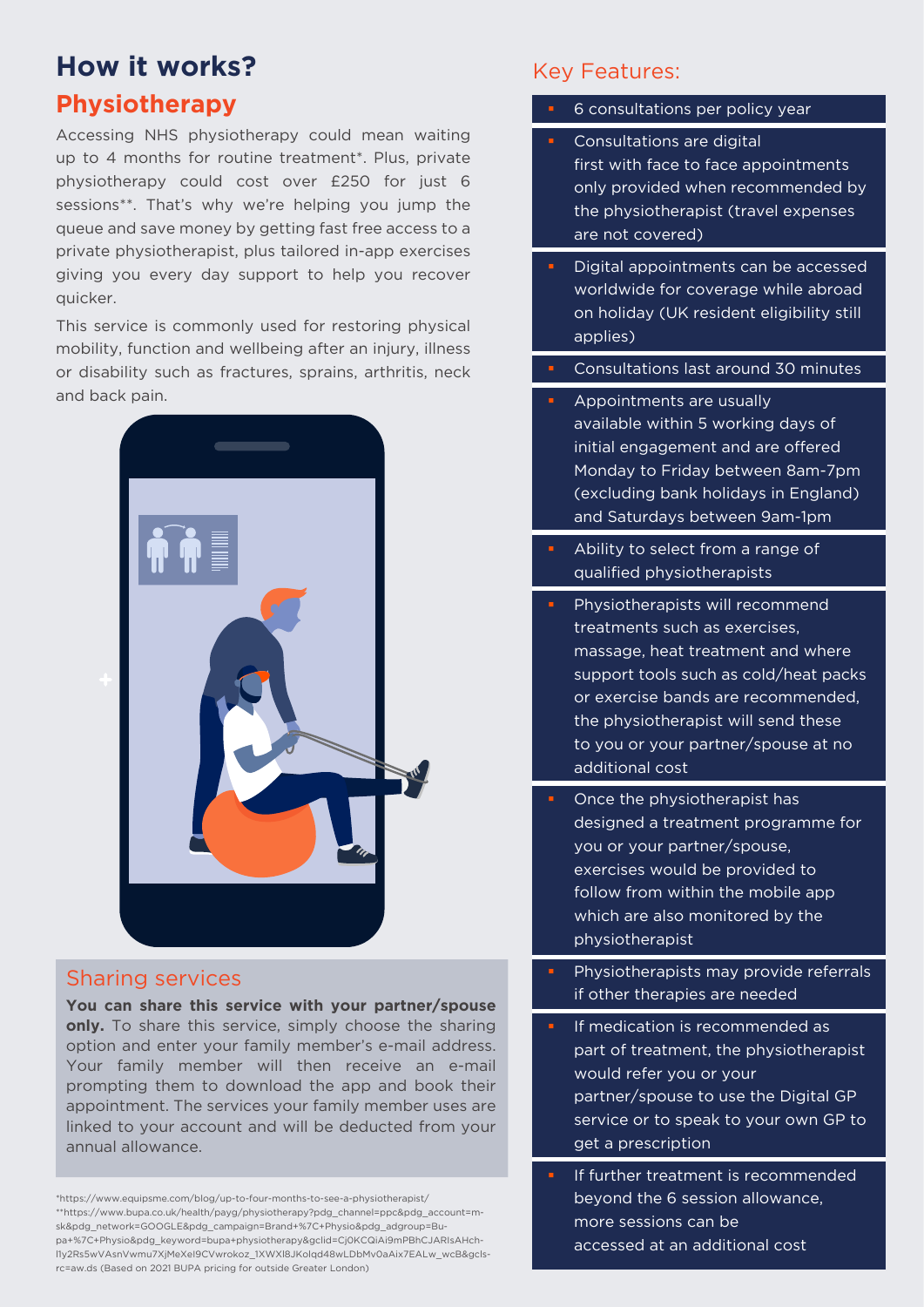# **How it works? Mental Health Support**

25% of adults and 10% of children across the UK experience mental illness disorders\*, that's why we're giving you, your partner/ spouse or child fast free access to Mental Health Support, plus tailored in-app self-help modules so you can focus on getting the support you need every day.



### Sharing services

**You can share this service with your partner/spouse or child between ages 18-22 (inclusive) who are also in full time education and living with you (the policyholder).** To share this service, simply choose the sharing option and enter your family member's e-mail address. Your family member will then receive an e-mail prompting them to download the app and book their appointment. The services your family member uses are linked to your account and will be deducted from your annual allowance.

### Key Features:

#### 6 consultations per policy year

- Consultations are digital first with face to face appointments only provided when recommended by the practitioner (travel expenses are not covered)
- Digital appointments can be accessed worldwide for coverage while abroad on holiday (UK resident eligibility still applies)
- Consultations last around 30 minutes
- Appointments are usually available within 5 working days of initial engagement and are offered Monday to Friday between 8am-7pm (excluding bank holidays in England) and Saturdays between 9am-1pm
- Ability to select from a range of BACP accredited counsellors, cognitive behaviour therapists or psychologists with specialism in a number of mental health conditions
- Access to online self-help modules to complement and assist recovery for topics such as mindfulness, positive body image, resilience, sleep, money worries, COVID-19 and more
- Therapists may provide referrals if other therapies are needed
- If supplementary treatment is recommended, the therapist may refer you or your family member to use the Digital GP service or to speak to your own GP
- If further sessions are recommended beyond the 6 session allowance, more sessions can be accessed at an additional cost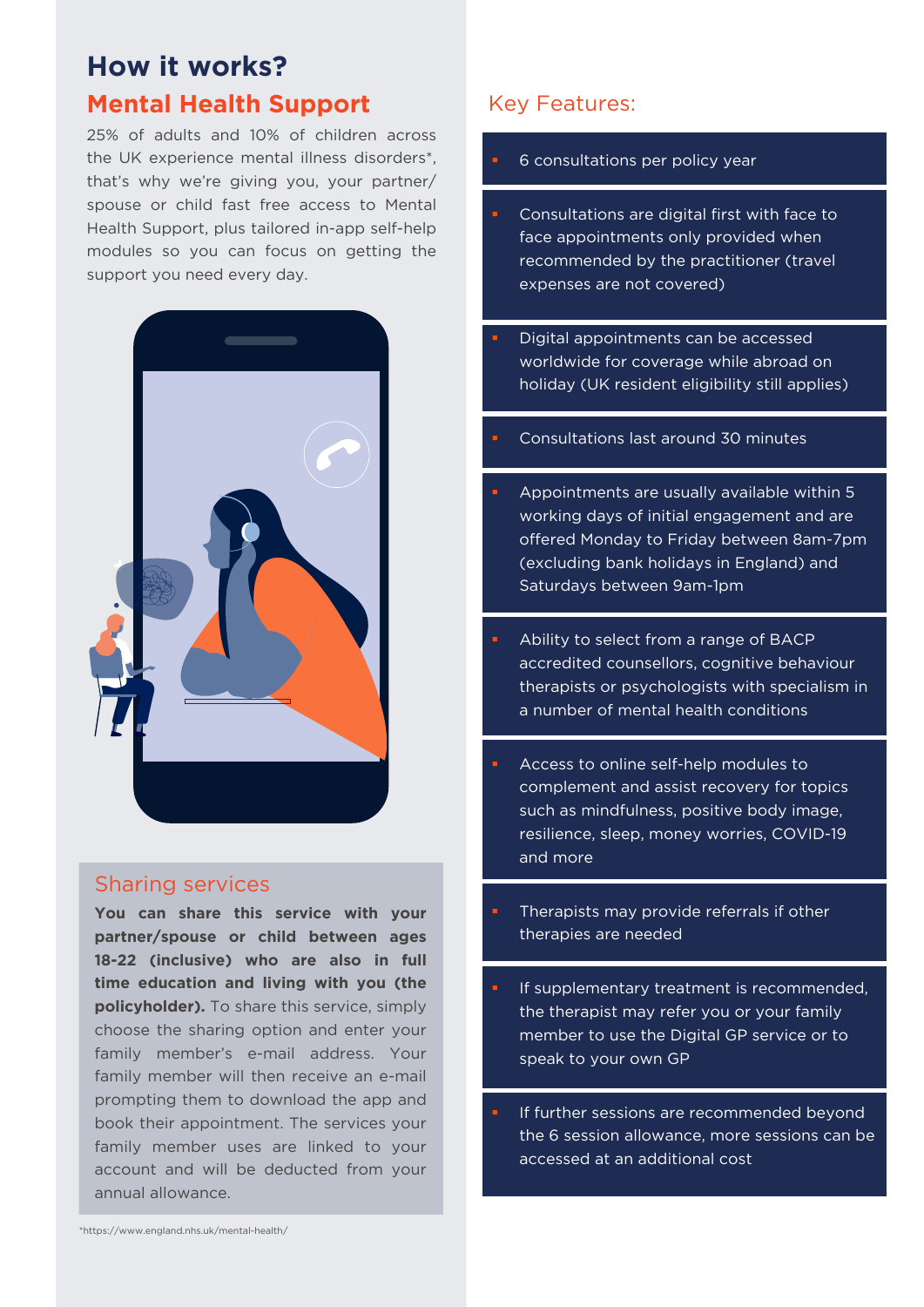### **Second Medical Opinion**

We recognise that receiving a diagnosis for a lifechanging illness or even a less serious condition can place incredible emotional and financial strain on you and your family. Sometimes it's also difficult to know what support is available if you have concerns about the diagnosis or recommended treatment. The Second Medical Opinion service through Clinic in a Pocket gives you and your family that support to validate an initial diagnosis.

Commonly used following the diagnosis of a serious or life-changing illness, but also covers all medical conditions including mental health and other less critical illnesses or injuries.



### Sharing services

**You can share this service with your partner/spouse or child under age 23 who are in full time education and living with you (the policyholder).** To share this service, simply choose the sharing option and enter your family member's e-mail address. Your family member will then receive an e-mail prompting them to download the app and book their appointment. The services your family member uses are linked to your account and will be deducted from your annual allowance.

- 2 consultations per policy year
- Consultation length and method may vary depending on the initial diagnosis – for example, some consultations may be held via the mobile app, phone or face to face (travel expenses are not covered)
- Appointments are usually available within 10 working days of Square Health receiving all medical records and relevant information about the initial diagnosis – some of this information can be provided or uploaded through Square Health's in-app questionnaire and any additional information will need to be sent via e-mail or post
- Appointments are offered Monday to Friday between 8am-7pm (excluding bank holidays in England) and Saturdays between 9am-1pm
- Square Health has a consultant network of 5,000 across the UK and their clinical team will select consultants based on the location you or your family and based on the specialism required following the initial diagnosis – in most cases, a choice of consultants will be provided
- A written report (second opinion post-consultation summary) is made available within the app within 10 working days of the appointment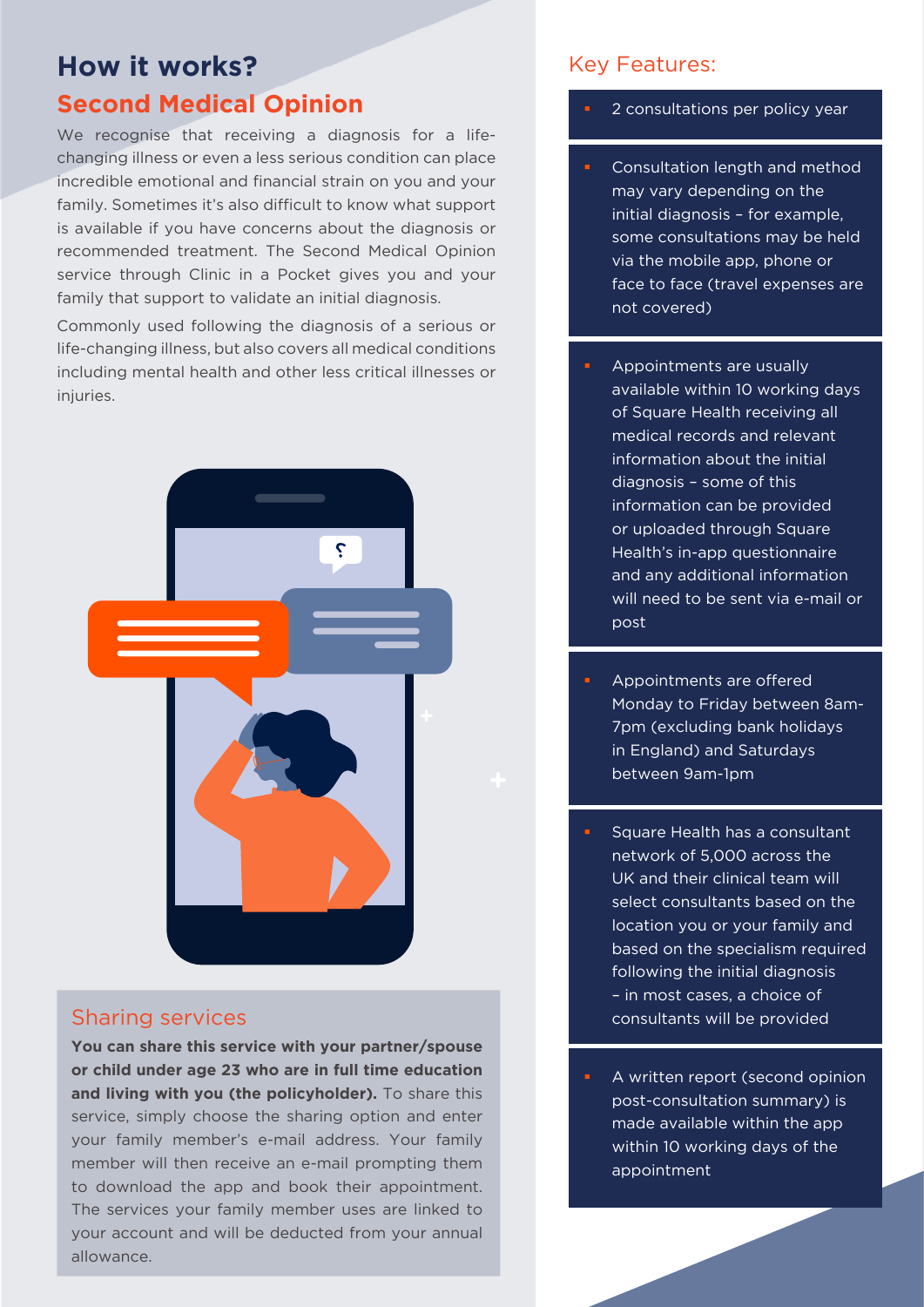# **Health Check**

How healthy are you? Through Clinic in a Pocket's free Health Check, you can better manage your health and wellbeing by checking your current health status across a number of key areas so you can take action to improve or maintain your health every day.

Commonly used to check current health status across a number of areas including kidney, liver and bone health, gout risk, diabetes risk and cholesterol status.



### Sharing services

**This service cannot be shared with family members and is for the British Friendly policyholder only.**

- 1 self-administered Health Check per policy year
- Tests cover current health status with around 20 markers across 7 key areas (occasionally the number of markers included may vary)
- **COLD** Ordered via the mobile app, a self-administered kit will be sent to you by post and once completed will need to be sent to Square Health's nominated laboratory for processing via the pre-paid packaging provided
- Kits include a single tube for a 'pin-prick' capillary blood sample alongside detailed instructions including a demonstration video which can also be viewed **[here](https://vimeo.com/653639625/6fc84c235a)** (blood tests are non-fasting)
- Health Check kits are administered via post Monday to Friday between 8am-7pm (excluding bank holidays in England) and Saturdays between 9am-1pm
- A notification and Health Check results will be generated within the app with the option to have the results e-mailed as well
- If the Health Check flags up any serious concerns, Square Health will contact you to recommend next steps for treatment or follow up
- Regardless of the outcome of your results, you will also have the option to book a follow up appointment via the Digital GP service to discuss your results at no additional cost
- Additional Health Checks can be ordered at an additional cost